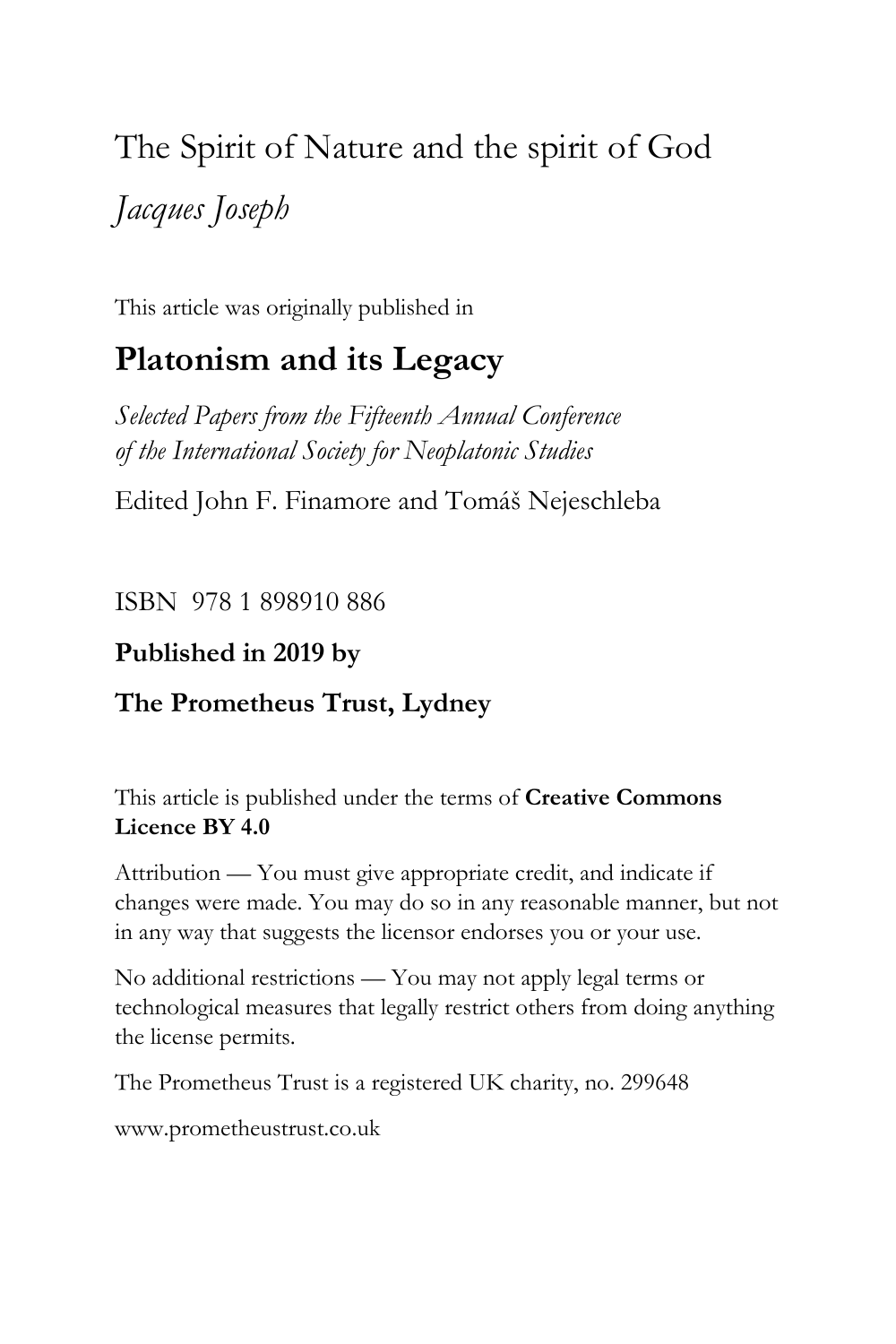## The Spirit of Nature and the spirit of God

#### Jacques Joseph

 The Spirit of Nature is a characteristic feature of Henry More's later philosophy. He defines it as "A Substance incorporeal, but without Sense and Animadversion, pervading the whole matter of the Universe, and exercising a Plastical power therein according to the sundry predispositions and occasions in the parts it works upon, raising such Phænomena in the World, as cannot be resolved into mere Mechanical powers."[1](#page-1-0) It is thus a spiritual principle that supplements mechanicism, causing such things as gravity, electricity or magnetism. However, its scope remains somewhat unclear – for example in More's *Enchiridion Metaphysicum* (1671), it is invoked to explain a much wider range of phenomena, including storms, clouds or colours. Alan Gabbey has argued that More's decision of what can or cannot be explained mechanically is rather arbitrary (calling the Spirit of Nature a "Spirit of the Causal Gaps"[2](#page-1-1) ) but as we will see, this point is made void by the fact that ultimately, More outright says that "there is no purely Mechanicall *Phænomenon* in the whole Universe."[3](#page-1-2) Either way, the Spirit of Nature is obviously introduced into a discussion very strongly rooted in 17th century natural philosophy. As such, it is only natural that it has been often discussed against this background, while the fact that it is a notion originating in Neo-Platonic conceptions of a world soul, although acknowledged, has not received much attention.<sup>[4](#page-1-3)</sup>

 In the preface to the Latin edition of his *Opera omnia*, More himself says that the Spirit of Nature is to be understood as the equivalent of his earlier notion of *Physis*. In this paper, I shall try to examine this

<span id="page-1-0"></span><sup>&</sup>lt;sup>1</sup> More 1662d, 193.

<span id="page-1-1"></span><sup>2</sup> Gabbey 1990, 24.

<span id="page-1-2"></span><sup>&</sup>lt;sup>3</sup> More 1713, viii.

<span id="page-1-3"></span><sup>4</sup> Besides Gabbey 1990, see also Greene 1962 or Reid 2012, 313ff. An interpretation tying the Spirit of Nature more strongly to its Neoplatonic roots may be found in Jacob 1991 but the reader should be aware that Jacob's overall interpretation of More is somewhat problematic, see Reid 2012, 158ff.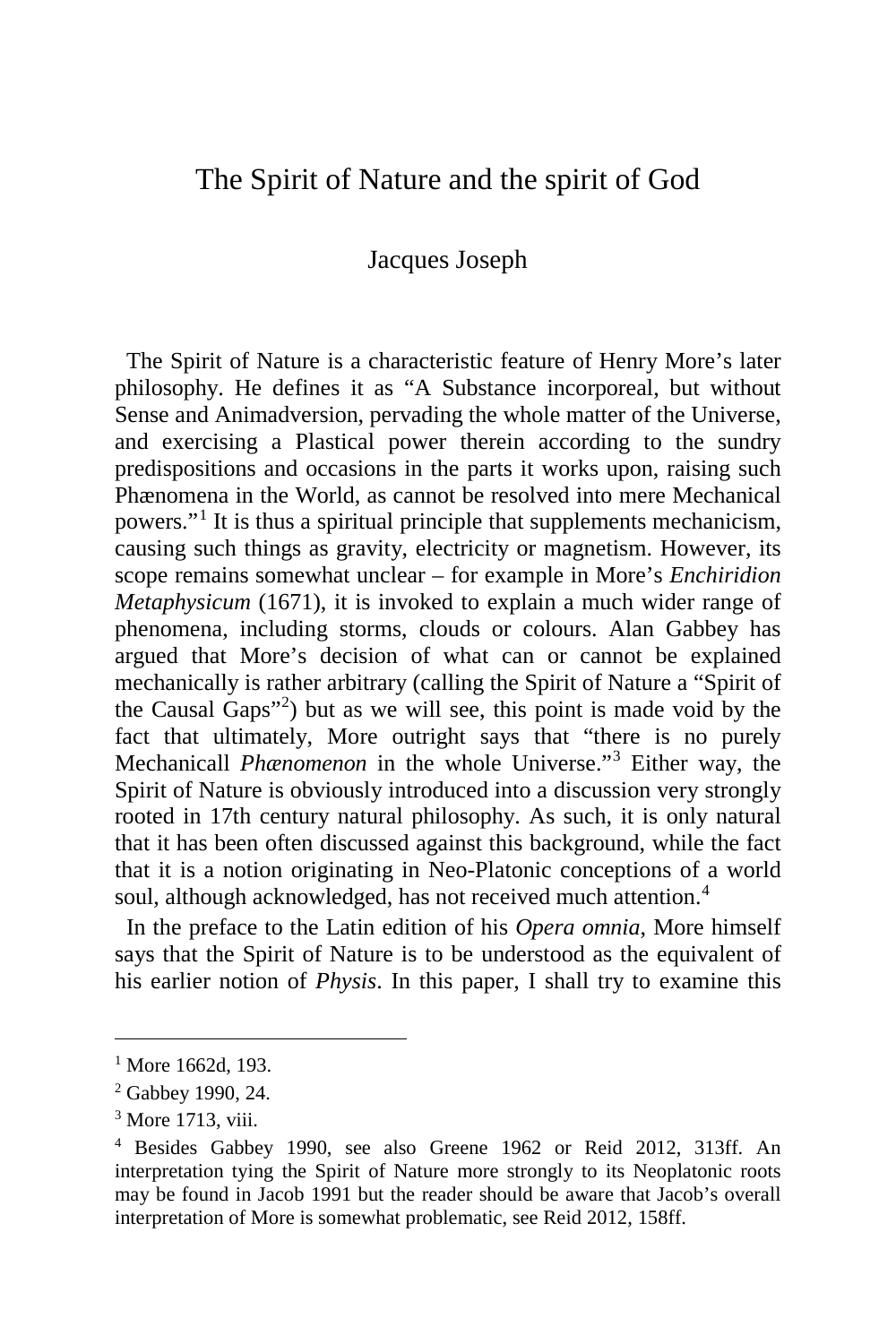connection between the Spirit of Nature and More's early, much more Neoplatonic poems in more detail. In the course of this examination, we will have to take into account *Psyche* as the whole of the world soul, and not only its vegetative part *Physis*. We will also find out that besides this "inferiour Soul of the World", as More himself calls it, his metaphysical system also contains something akin to a "higher Soul of the World", identified by him as the spirit of God, an entity that is in a lot of regards analogical to the Spirit of Nature, only acting on souls rather than on matter, dispensing the word of God and bringing divine illumination to virtuous souls. In the first part of the paper, I will focus on More's early philosophical poems (*Psychodia Platonica*, 1642). In them, I will analyse the position of *Psyche*, the world soul, and some related notions, namely the Mundane Spright and the spright of God. In the next part of the paper, the focus will shift to More's later works, *The Immortality of the Soul* (1660) and the *Enchiridion Metaphysicum*, treating of the Spirit of Nature, on the one hand, and the more theologically oriented *An Explanation of the Grand Mystery of Godliness* (also 1660) where we can find more information on the spirit of God.

#### I. Psychodia Platonica

i,

 With the exception of the Cartesian-inspired *Democritus Platonissans*, More's early philosophical poems present us with a mixture of Spenserian allegory and Neoplatonism, mostly inspired by Marsilio Ficino and, through his mediation, Plotinus.<sup>[5](#page-2-0)</sup> In these poems, More describes an emanational hierarchy with eight ontological levels. The first three are, in good Neoplatonic fashion, the One, Intellect and Soul, called by More *Ahad*, *Æon* and *Psyche*. The one that will interest us most is *Psyche*, since for More, it not only represents the platonic hypostasis Soul but also the world soul and the Holy Spirit (with *Ahad* and *Æon* being the Father and Son, respectively).<sup>[6](#page-2-1)</sup> The operations of *Psyche* in the world can thus be divided into three kinds.

<span id="page-2-0"></span><sup>&</sup>lt;sup>5</sup> For a general analysis of More's poems, see Jacob's introduction in More 1998, and also Crocker 2003, 30ff., Staudenbaur 1968, Jacob 1985 and Leech 2013, ch. 2-3.

<span id="page-2-1"></span><sup>6</sup> The identification of the whole Platonic Triad with the Christian Trinity is explicitly stated in More 1878, 10ff., the identification with the world soul, in turn, in More 1878, 136.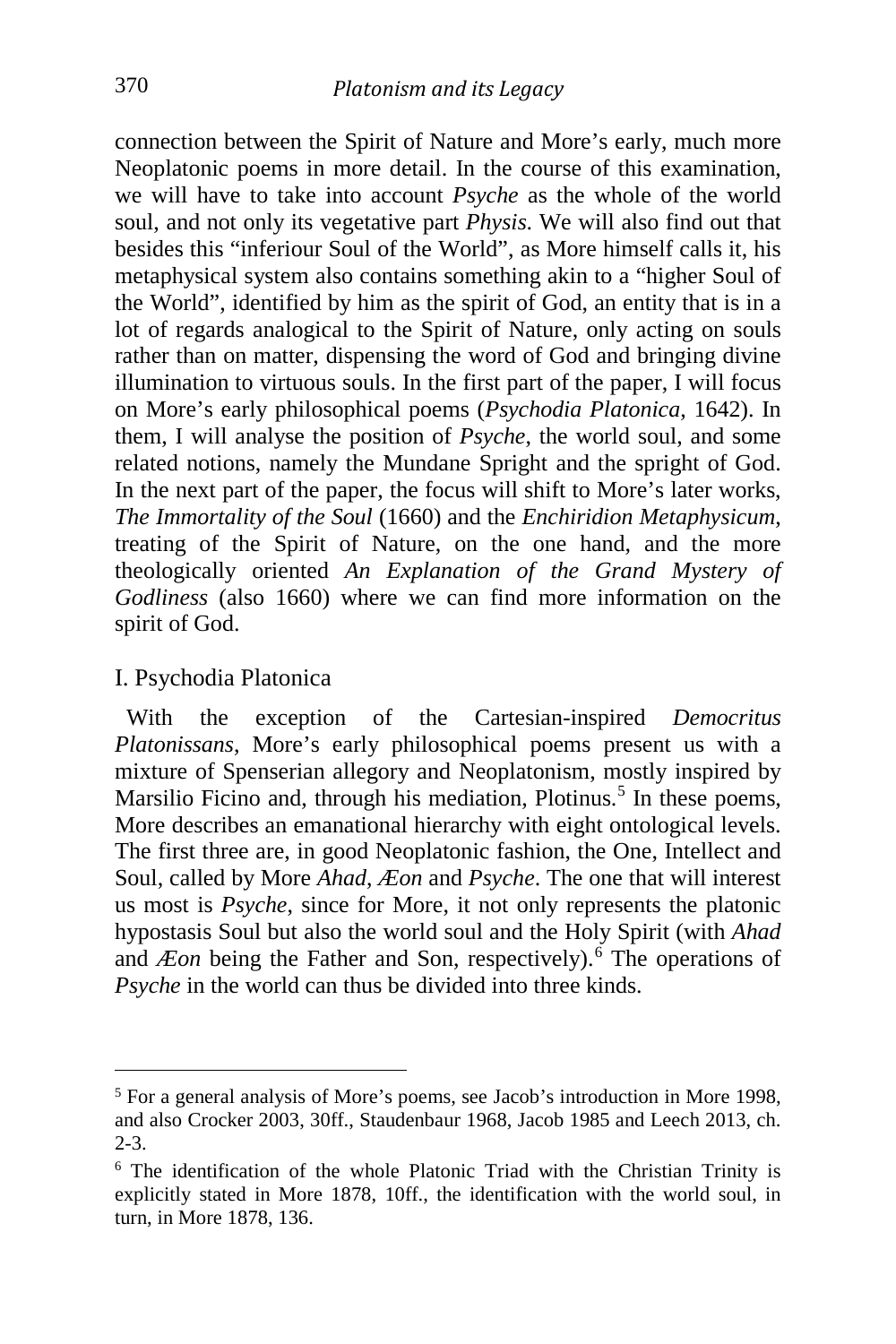As the Holy Spirit, she is heavily involved in the creation of the world. She unites herself with *Æon*, More likens them to a newlywed couple of lovers out of whose nuptial union there springs forth the material world. However, the connection between *Psyche* and *Æon* is even closer, closer even than the union between body and soul; *Æon* is the perfect *entelechia* of *Psyche*. [7](#page-3-0) As the world of Ideas, *Æon* also serves as the ideal model of the material world that is its imperfect imprint in the potentiality of the prime matter, *Hyle*. The material world is further described as a garment or a robe in which *Psyche*, in her beauty, dresses herself. In this sense, *Psyche* can thus be seen as a bridge between the world of Ideas and the lower, material world. Besides the cosmological function just described, this connection has also a meaning for the individual soul's return back to God, as we will see below.

 *Psyche* also acts as the Neo-Platonic hypostasis Soul. As such, she is further divided into the following three hypostases that represent the Aristotelian types of souls: vegetative (*Physis*), sensitive (*Arachne*) and rational (*Semele*). On this level, More's ontology stops being clear-cut and becomes somewhat fuzzy, maybe even a little confusing. *Semele*, *Arachne* and *Physis* are on the one hand independent hypostases, each consisting of the totality of the given type of souls. Yet this means that in a sense, they are only subsets of *Psyche* that, as a hypostasis, encompasses all souls in general. This confusion is further exacerbated by the fact that *Psyche* is not only the totality of all souls, but also a soul on its own, namely the soul of the whole universe, and when More talks of *Psyche* in these terms, *Semele*, *Arachne* and *Physis* suddenly become the rational, sensitive and vegetative *part* of the world soul, respectively. This all leads to a further confusion as concerns the relation between individual souls and *Psyche*. On the one hand, More claims that individual souls are both metaphysically and spatially only parts of the world soul, $^8$  $^8$  yet he also

<span id="page-3-0"></span><sup>7</sup> More 1878, 139. In the passing, note More's peculiar tendency to use 'body' only as a relative term, designating the less perfect container or mediator of an entity higher up in the ontological hierarchy: *Psyche* is like a body to *Æon*, air is like a body to the soul, the terrestrial body is like a body to the aerial one etc., see More 1878, 138.

<span id="page-3-1"></span><sup>8</sup> Since the world soul is at the same time the Holy Spirit, we can also clearly feel the ghost of pantheism looming in the background, although More sees himself as a strong opponent of pantheism (see More 1878, 132f.).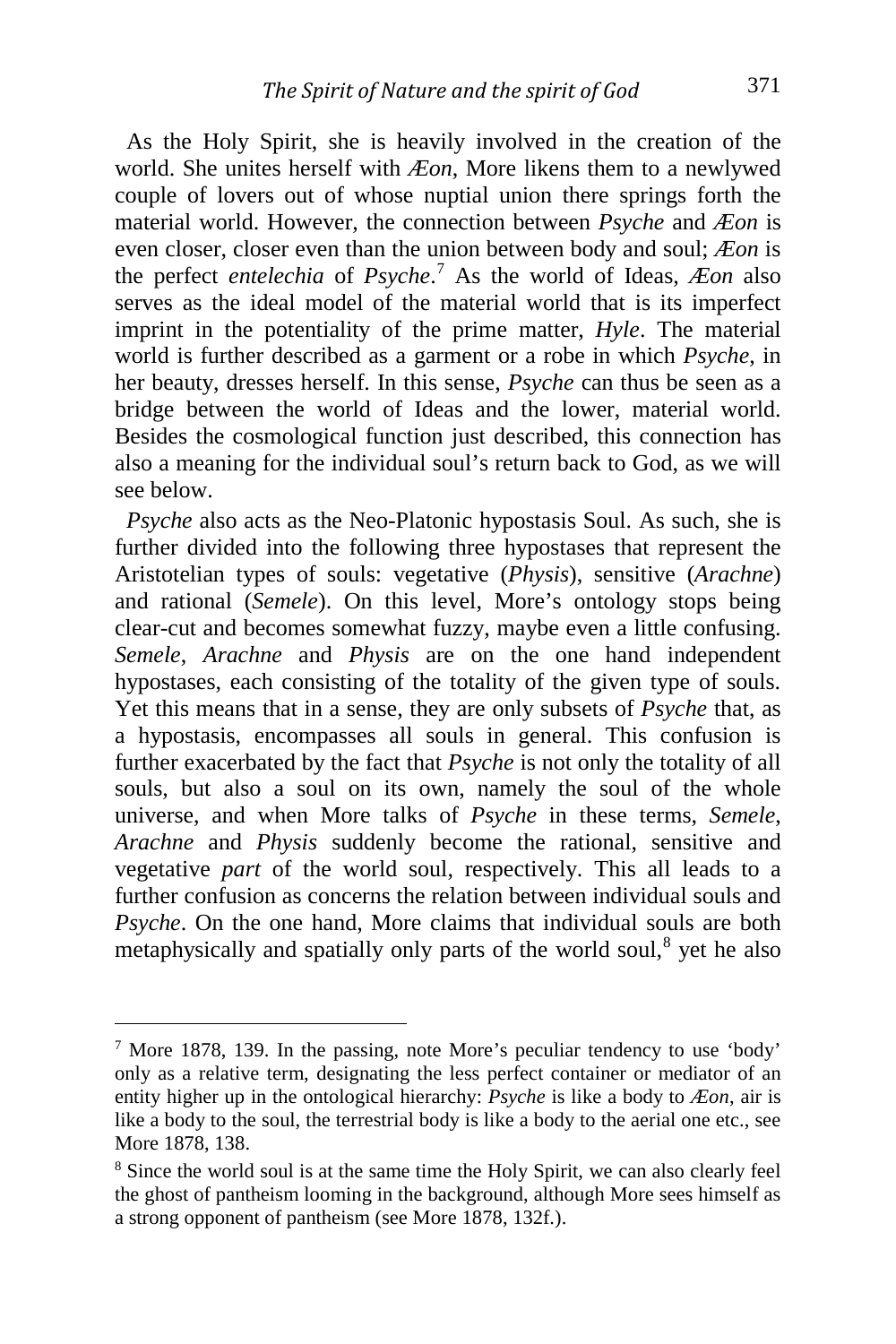greatly stresses the fact that when they leave the body after death, they do not merge with the world soul but remain separate and individual.<sup>[9](#page-4-0)</sup>

 At this point, we need to introduce two more entities into our discussion. The first of them, the Mundane Spright, is a direct descendant of such concepts as the Stoic *pneuma* or the (not exclusively) Neoplatonic astral body. It is a fine, very subtle but still material, substance that works as an intermediary between the soul and grosser, more material bodies. Furthermore, as its name indicates, this spirit is "mundane" – it permeates the whole world and acts primarily as the intermediary not between any soul and its body, but between the soul and the body of the universe. Individual souls are thus spatially located within the world soul, just as their bodies are really just parts of the world soul's body, and furthermore, even the subtle spirits that tie bodies and souls together are just parts of one overarching and omnipresent Mundane Spright. At the same time, More tries to maintain a strong and clear-cut distinctness of every individual soul (mostly to accommodate a Christian conception of individual moral responsibility). We can clearly see how these two conceptions might clash, as the world soul is much more than just another soul that happens to belong to the whole world, it is in fact something very intimately connected to all other individual souls.

 This connection has important consequences even for our everyday experience: our sensory perceptions, just as everything that goes on between body and soul, are mediated by the Mundane Spright. But this Mundane Spright mediates primarily between *Psyche* and its body, the world. For More, then, whenever we perceive anything, it is only thanks to the fact that *Psyche* perceives it in the first place. Our perceptions are ultimately only secondary reflexions of what the world soul perceives in a more perfect, more direct fashion.<sup>[10](#page-4-1)</sup>

 In this context, mention should also be made of More's theory of three bodies. A stable feature of More's both early and later philosophy is his conviction that the soul clothes herself in three types of bodies: the brute, terrestrial one, a finer and more subtle aerial one and finally the most subtle one, called interchangeably celestial, ethereal or fiery. It is not clear, however, whether the soul has these

<span id="page-4-0"></span><sup>9</sup> It was a very important point for More to defuse the threat of Averroism, i.e. the notion that all but the rational part of the soul die together with the body so that the personal identity of individual souls is not conserved after death. For more on this see Leech 2013, esp. ch. 4-6.

<span id="page-4-1"></span><sup>&</sup>lt;sup>10</sup> More 1878, 140, 68.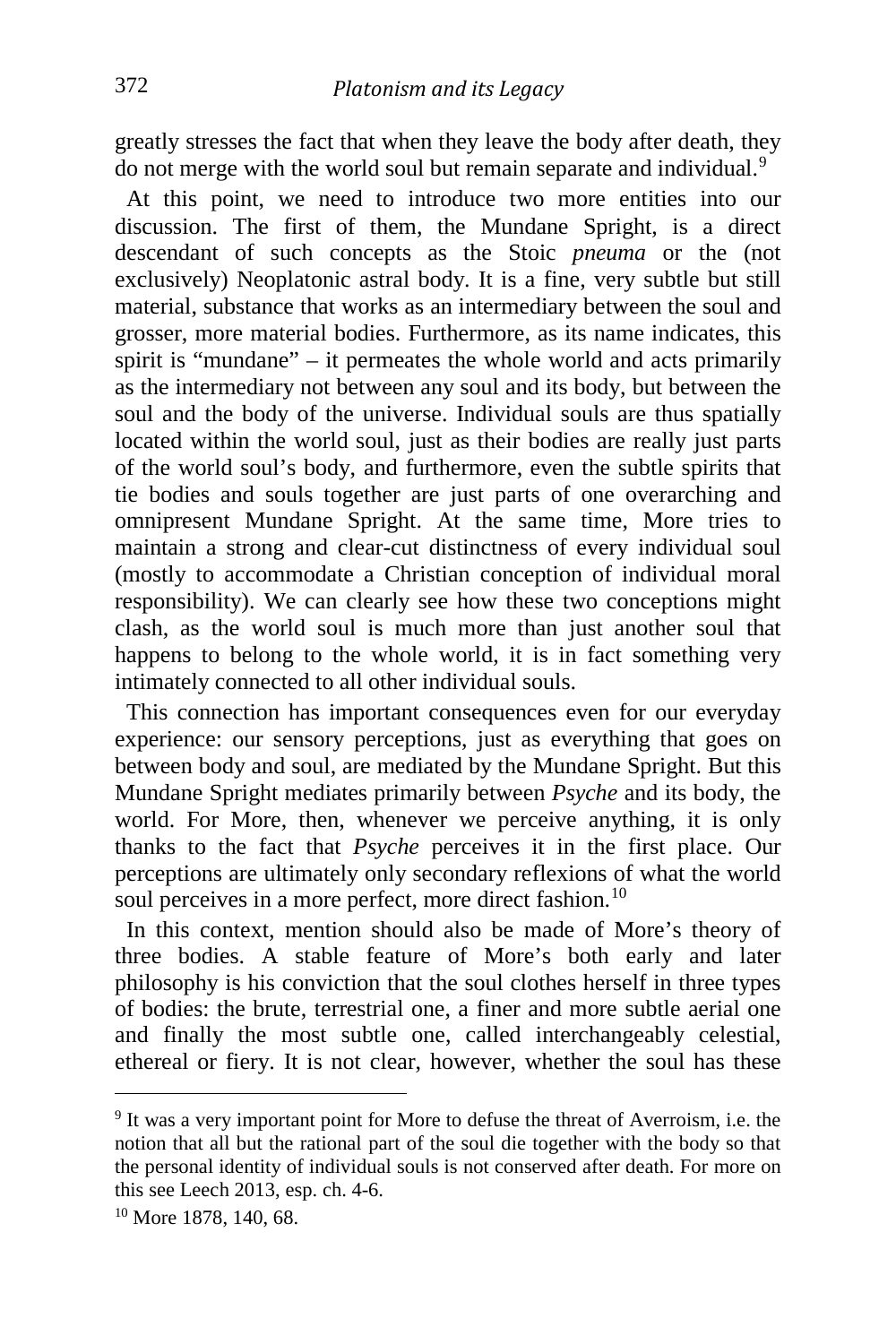bodies concurrently or one after the other. If we take the aerial body, for example, it would seem to correspond perfectly to the fine spirits that unite the soul with its terrestrial body (More even describes them in the same terms), yet at the same time, More says that upon leaving the terrestrial body, the soul fashions for itself a body out of thin air which would seem to imply that before that moment, it did not have one.[11](#page-5-0) Another remarkable point is that according to this theory, the soul is ultimately very rarely, if ever, without any sort of body. While this serves to solve certain problems for More (mostly related to the aforementioned Averroism and the problem of the soul's personal identity after death), it also gives an almost materialistic undertone to More's otherwise very spiritually oriented philosophy, as John Henry has noted $12$ 

 Things get even more complicated when we move on to the celestial body. At first, we might expect it to fulfil an analogical function as the aerial one, only one level higher. But More speaks nowhere explicitly of the soul's fate upon the aerial body's death (that is even supposing that this body is perishable which is again a question that More leaves open). If we look at what More does say, he presents quite a different story – one where there is pretty much no room for the celestial body but where, on the other hand, the second of the terms I mentioned comes in, the spright of God. The spright of God is introduced in explicit parallel with the Mundane Spright: just as our souls perceive the material world through their connection with the Mundane Spright, so are they able to reach up to the world of eternal Ideas through a connection with the spright of God.<sup>[13](#page-5-2)</sup> It is difficult to say more about the nature of this spright of God in More's poems, as this is the only mention More makes of it. For the most part, however, the analogy with the Mundane Spright seems to be enough to grasp the general idea of what this spright of God should be. It is a similar kind of intermediary, only facing upwards instead of downwards, connecting souls not to the lower, material world, but to higher levels of the ontological hierarchy, the closest one to Soul being the level of Intellect, corresponding for More at the same time to the Son and to the Neoplatonic world of Ideas.

<span id="page-5-0"></span><sup>11</sup> More 1662d, 122ff.

<span id="page-5-1"></span><sup>&</sup>lt;sup>12</sup> Henry 1986. Leech 2013, ch. 5, presents a more detailed account of More's doctrine of soul vehicles. He also stresses (*pace* Henry) that despite the intimate connection postulated between body and soul, More clearly remains a substance dualist (see esp. p. 102ff.).

<span id="page-5-2"></span><sup>13</sup> More 1878, 75.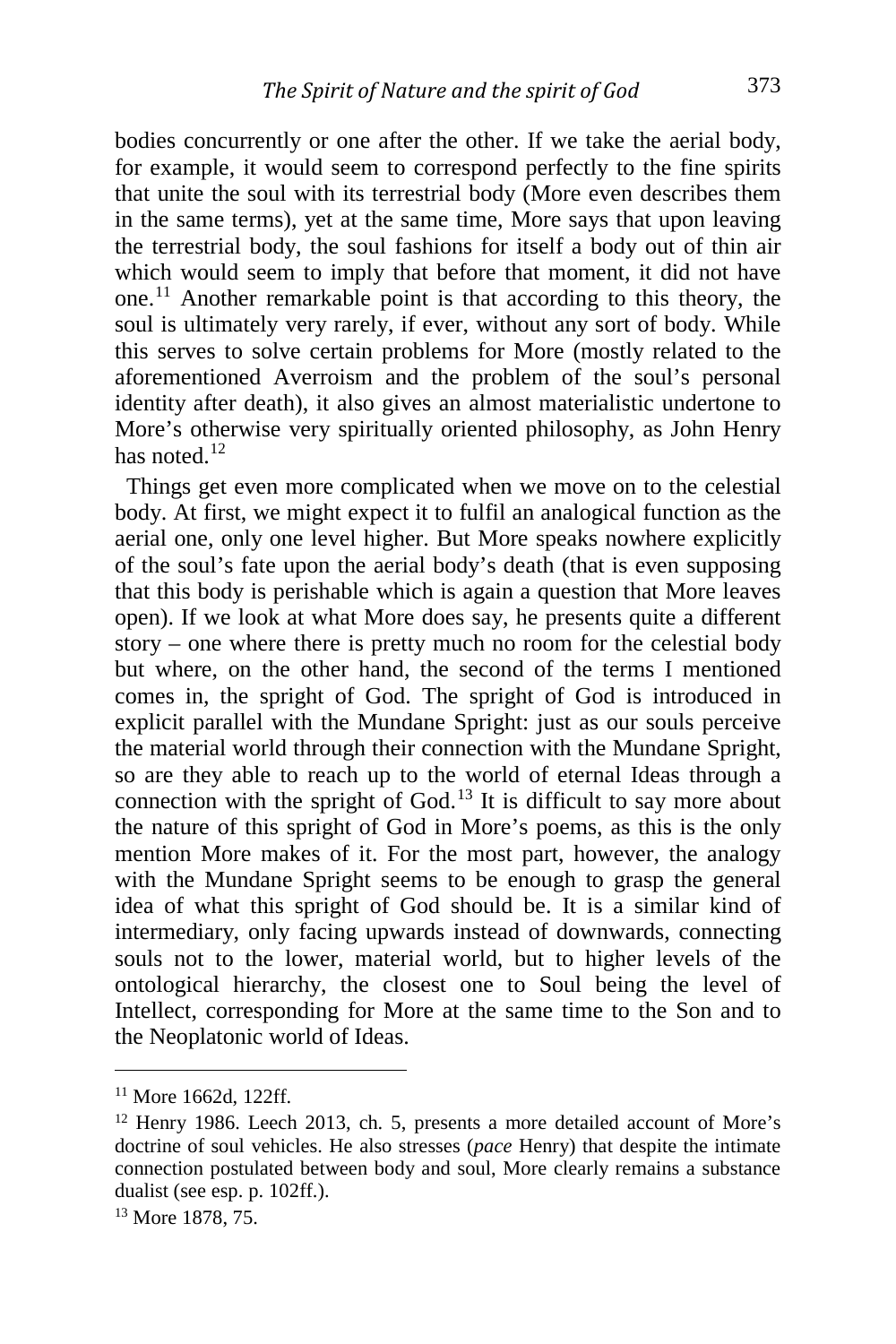In More's early philosophy, we thus find a complex psychophysiology combined with a complex metaphysics, forming together a very specific system. In it, all the souls are intimately connected with the world soul, which is not only an individual soul of its own, but also the hypostasis Soul, i. e., in a sense, the totality of all souls. As the world soul, she is bound to its body thanks to the Mundane Spright. Through it, she perceives all that happens in the world, her perceptions being what enables other souls to perceive as well. This Mundane Spright may not be identical, but is at least very similar in nature to the aerial body in which souls reside upon leaving the terrestrial one. In this state, souls are even closer to the world soul, which means, among others, that their perceptions are much more perfect, as they are not limited by the bodily senses and are much more directly derived from the perceptions of the world soul. Yet souls can be even closer to the world soul, in perfect union with it – though More seems to claim that even in this case, souls still remain individual (perhaps that is that the *raison d'être* of the celestial body).<sup>[14](#page-6-0)</sup> This state, however, does not seem to be something that happens naturally, like the soul's leaving the terrestrial body after death, but is rather described in terms of a spiritual illumination that one has to strive for. At a certain point, the soul cuts her ties even to the Mundane Spright and turns instead to its higher relative, the spright of God, that lifts her to the world of Ideas. At this point, it would seem that the soul needs to be completely disembodied. Not only that, it is even debatable whether at this point, the soul remains whole, or whether it is only its highest part, the intellect (described by More as "that impeccable spirit that cannot sinne"<sup>[15](#page-6-1)</sup>), that rises towards the world of Ideas.<sup>[16](#page-6-2)</sup>

#### II. The Spirit of Nature

 If we turn to More's later works, it would seem at first that very little remains of this complex set of intertwined notions and of its crucial actor, the world soul. Instead, we find More's hylarchic principle, the Spirit of Nature, a notion that shares a lot of characteristics with the

<span id="page-6-0"></span><sup>&</sup>lt;sup>14</sup> More 1878, 120.

<span id="page-6-1"></span><sup>&</sup>lt;sup>15</sup> More 1878, 164. One possible interpretation of the celestial body would thus seem to be that it is, in fact, the soul, if we conceive her as the vehicle (or body) of the intellect, further confirming More's tendency to use 'body' as a relative term, see above.

<span id="page-6-2"></span><sup>&</sup>lt;sup>16</sup> A slightly different (yet I believe compatible) account of More's early doctrine of spiritual ascent may be found in Leech 2013, 42ff.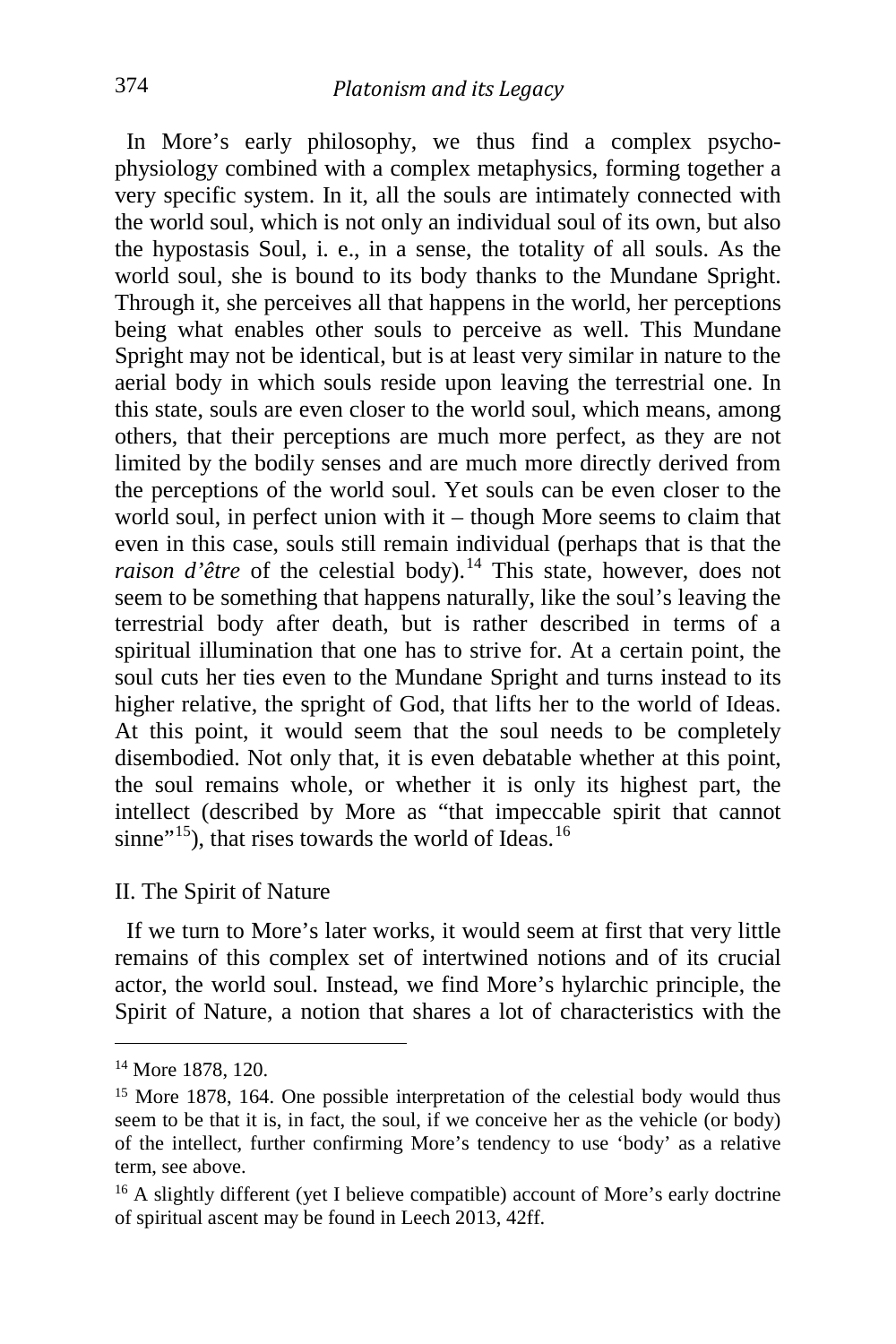world soul but also misses some very important ones. As already mentioned, it is defined as "a Substance incorporeal, but without Sense and Animadversion, pervading the whole Matter of the Universe, and exercising a Plastical power therein according to the sundry predispositions and occasions in the parts it works upon, raising such Phænomena in the World, by directing the Parts of Matter and their Motion, as cannot be resolved into mere Mechanical powers."[17](#page-7-0) It thus primarily serves to explain phenomena that were usually considered non-mechanical at that time. This covers a very wide set ranging from gravitation and magnetism and going to classical Renaissance examples of sympathetic action at a distance like the resonance of similarly tuned strings or the "weapon salve", an ointment that was supposed to heal a wound at a distance by being applied to the weapon that caused the wound.

 The first model of explanation of how the Spirit of Nature works seems to be for More that, under certain circumstances, it supersedes the mechanical laws and moves the particles of matter differently than they would have moved if left to themselves. Thus, for example, when we shoot a bullet in the air, it would, by itself, continue in its trajectory. The friction of the air would slow it down, sure, but certainly not enough for it not to fly off into space. That would be the normal cause of action under mechanical laws. However, the Spirit of Nature (as the cause of gravity) will pull the bullet down with enough force to eventually bring it back to the ground. The relationship between the Spirit of Nature and the particles it moves is described by More in very vitalistic terms. This may seem a bit paradoxical since in his later philosophy, More explicitly rejects the vitalism of his youth. That vitalism was however understood as the claim that matter is in itself alive. Such living matter then wouldn't need any immaterial principles (not even God) as it would be able to organize itself into the beautiful and interconnected world that we live in. This form of vitalism really has no place in More's later philosophy where he greatly stresses the fact that matter is completely passive and inert, unable to do anything without some immaterial principle to breathe life into it. These principles are spiritual substances, most of which are regular souls, yet in the case of non-living matter, the same function is fulfilled by the Spirit of Nature. This however means that we can't really take the label "non-living matter" literally because the situation

<span id="page-7-0"></span><sup>&</sup>lt;sup>17</sup> More 1662d, 193.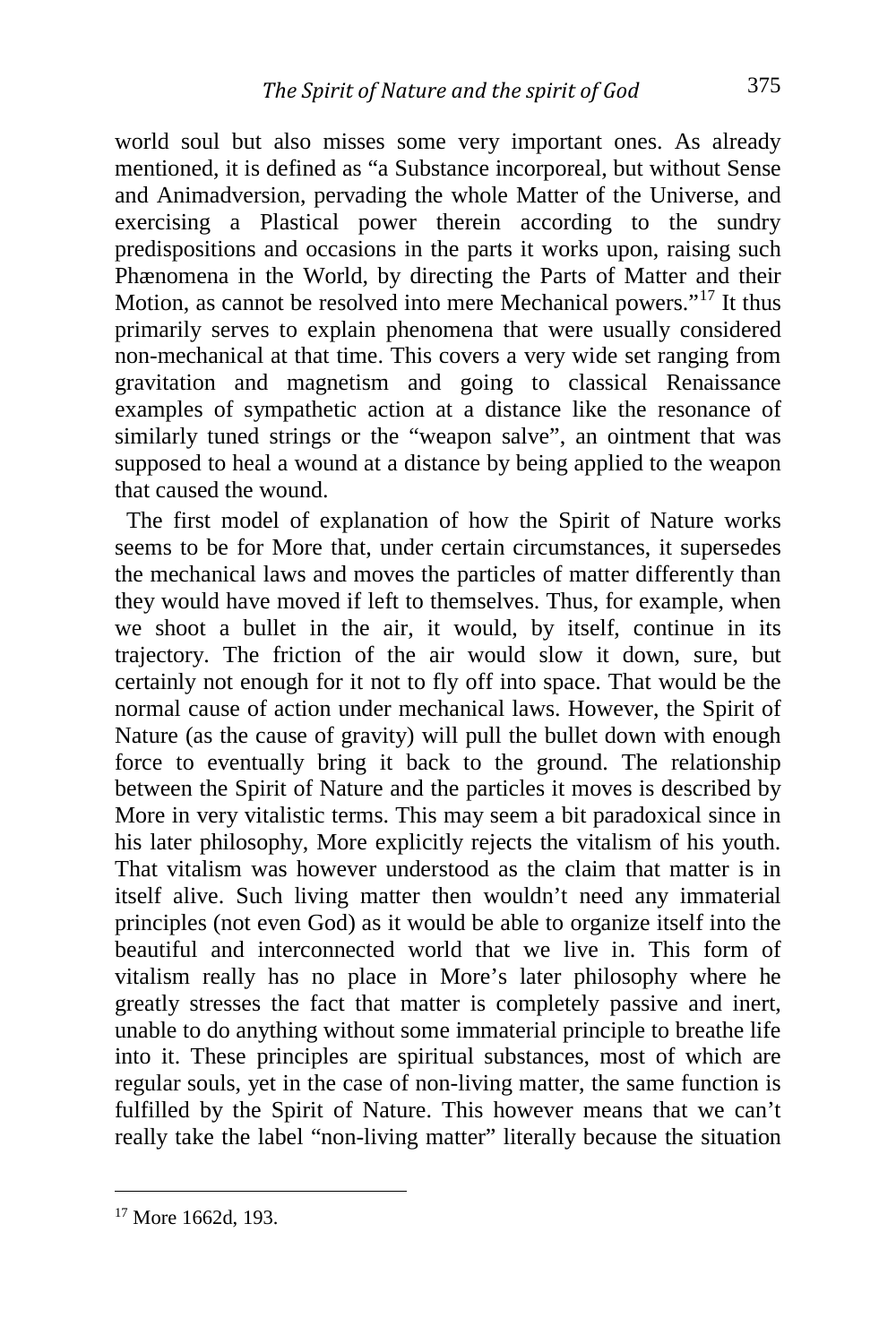is in fact quite analogical to that of a living creature and its body. In both cases, the matter, taken in itself, is completely inert and dead; however in both cases, the union of an active, immaterial principle with that matter creates an entity that is very much alive. That is explicitly the case with us and our bodies but the way More describes the action of the Spirit of Nature and its union with matter leaves hardly any other way of conceiving their relation.

 It is then in this sense that we should understand More when he speaks of the Spirit of Nature as the "inferiour soul of the world". The parallel with his earlier notion of a world soul is thus made explicit, just as the transformation that happened. The Spirit of Nature is no longer the world soul as a whole but only its lower part. In other texts, More says the Spirit of Nature is to be understood as the equivalent of his earlier hypostasis *Physis*, i.e. the vegetative part of *Psyche*. There are two important facets to this transformation. The first is that such a lower world soul is deprived of any "sense and animadversion",<sup>[18](#page-8-0)</sup> the other that from an overall perspective, such a lower world soul seems to be the *only* form of world soul that remains in More's later philosophy – his earlier *Psyche* with its complex web of related concepts seems to be reduced only to its vegetative aspect, *Physis*. We shall look at both these questions in turn.

 Why then does the Spirit of Nature not have any sense, conscience, and will of its own? The reason is that while More needs an active, spiritual principle to cause all of the non-mechanical phenomena, he also needs this cause to act with a sort of blind regularity that would rather suit a machine than a living soul. More first asks us to imagine a heavy object falling on some good and innocent person. If the Spirit of Nature could make the decision, it would certainly want to change its course of action so that the object would fall in a different way and not hit the person. The fact that gravity acts always the same way regardless of the consequences therefore shows that the Spirit of Nature does not have any ability to influence its own behaviour – to make conscious decisions in accordance with perceived circumstances.[19](#page-8-1) Boyle's experiments with the vacuum pump and air pressure were another demonstration of a very similar principle. More

<span id="page-8-0"></span><sup>&</sup>lt;sup>18</sup> Today, "animadversion" usually means some sort of critical remark or adverse criticism, however More uses the term in its original meaning (from the Latin *animum advertere*) as the ability to turn one's mind to something, i. e. "intentionality" or, more generally, "consciousness".

<span id="page-8-1"></span><sup>19</sup> More 1662a, xvi.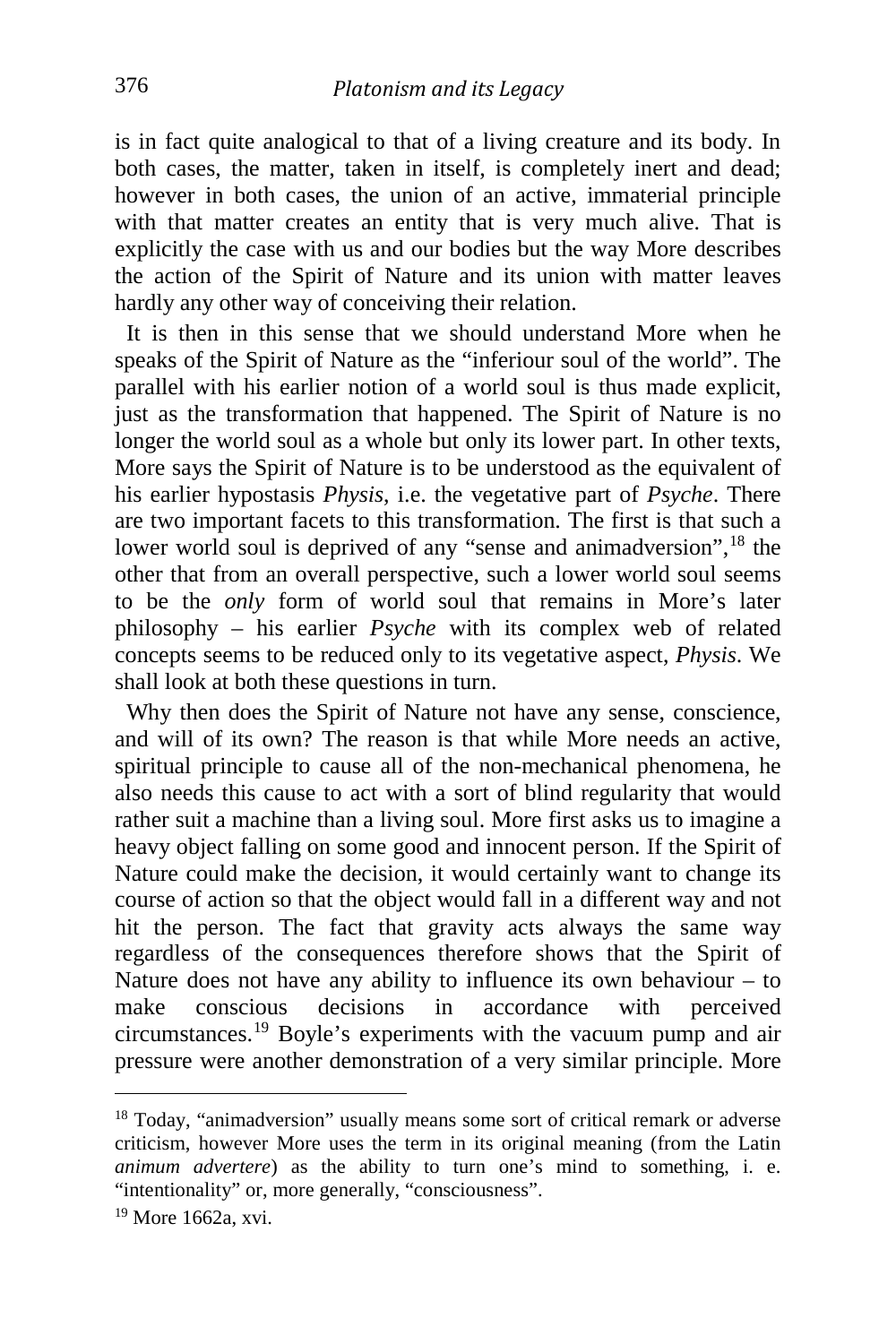was a plenist. He admitted the possibility of an artificially created vacuum but was convinced that the Spirit of Nature was determined in such a way as to prevent the creation of a vacuum. Yet through their treacherous design, Boyle's experiments managed to trick the Spirit of Nature to act against its own interest. For example, when we suck air out of a container that has a valve on the other side, the pressure difference will keep the valve closed. For More, this means that the Spirit of Nature is trying to push air into the container so hard that in doing so, it actually keeps the valve closed and prevents the air from getting in, thus allowing for the vacuum to be created. If the Spirit of Nature had the ability to make conscious decisions, to adapt its actions to the given circumstances, it would never allow that. The fact that we can trick it so easily (and repeatedly) can only mean that it acts completely blindly, without any conscience, without any will and without any awareness of the circumstances.<sup>[20](#page-9-0)</sup>

 Before we proceed to the second aspect, I would like to make a couple of remarks concerning the range of phenomena the Spirit of Nature covers. I said that at first, the Spirit of Nature seems to be a principle complementary to mechanical interactions. The question might arise, then, how to tell whether something can be explained mechanically or not.<sup>[21](#page-9-1)</sup> When we turn our attention to the *Enchiridion Metaphysicum*, we immediately notice a shift of balance. The Spirit of Nature is no longer on par with mechanicism, supplementing it only in quite specific (and notoriously non-mechanical-looking) situations, it really becomes a rather omnipresent principle causing a very wide range of phenomena related to air pressure and specific gravity (as demonstrated mostly in Boyle's experiments), meteorology or even optics. This great variety, combined with More's exclamations that "there is no purely Mechanicall *Phænomenon* in the whole Universe"<sup>[22](#page-9-2)</sup> but also with the strict regularity he claims for the Spirit of Nature, should make us rethink the whole mechanical/non-mechanical distinction. The omnipresence of the Spirit of Nature's actions seems to bring it somewhat closer to the image of a world soul, really turning the whole universe into one big living entity (though a plant might be a more fitting example than an animal, after all, the Spirit of Nature

i, <sup>20</sup> More 1662a, 44; see also Greene 1962, 464-474.

<span id="page-9-1"></span><span id="page-9-0"></span> $21$  It is exactly the arbitrariness of this distinction that led Gabbey to call the Spirit of Nature the "Spirit of the Causal Gaps", though the whole situation is rather more complicated, as we will see.

<span id="page-9-2"></span><sup>22</sup> More 1713, viii.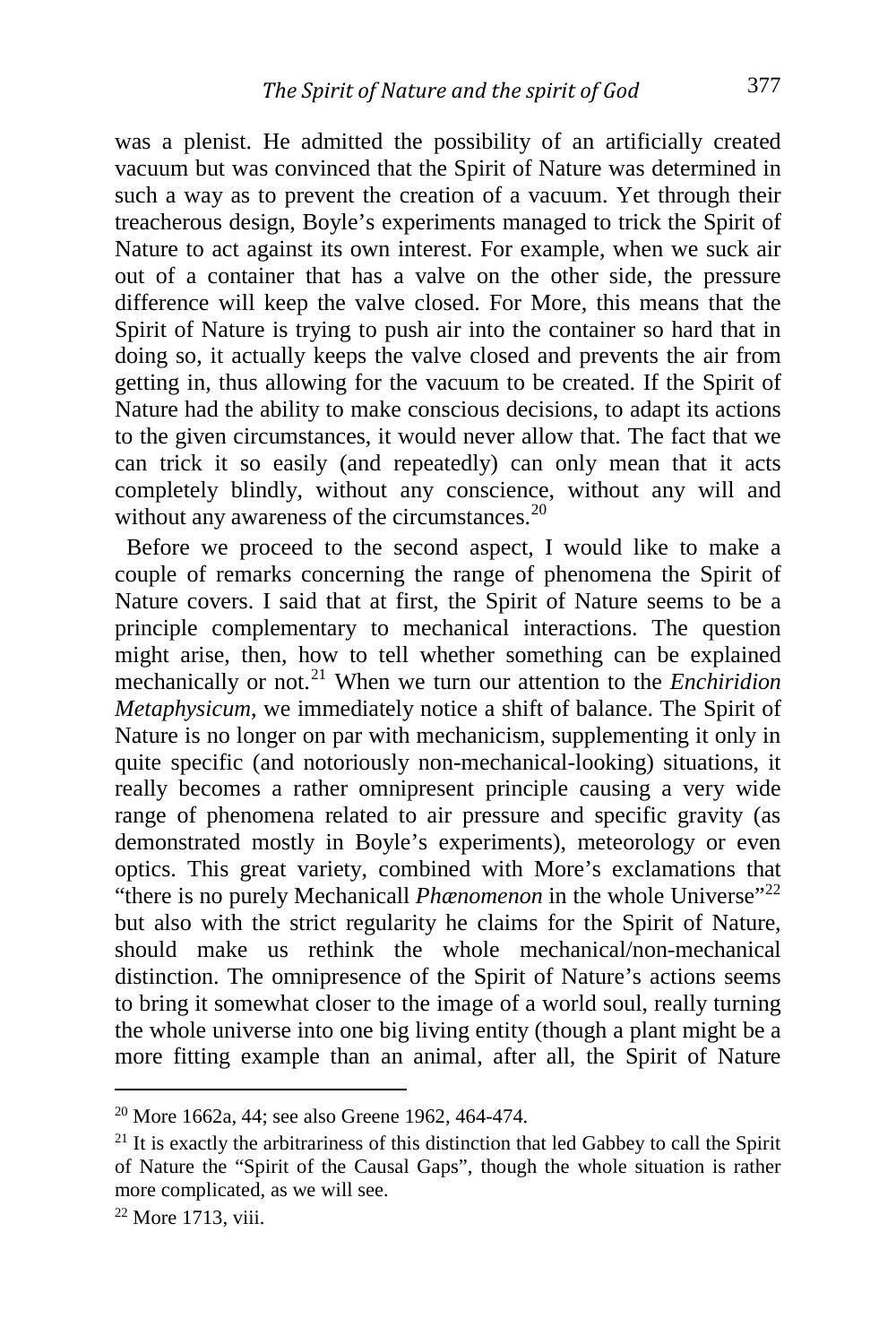corresponds to *Physis*, the vegetative part of *Psyche*). On the other hand, its absolutely blind regularity (guaranteed by the fact that it lacks certain properties traditionally attributed to souls) brings it closer to the way mechanical laws themselves are supposed to act. Furthermore, according to More's early correspondence with Descartes, matter itself, if considered really completely passive, shouldn't even be able to transmit motion through contact. Even the most basic explanatory scheme of mechanicism, the fact that upon being hit, matter starts moving, in fact needs the help of some immaterial principle to get off the ground!<sup>[23](#page-10-0)</sup> It would seem in the end that the whole mechanical/nonmechanical distinction is irrelevant, as in both cases a further metaphysical cause is needed (the Spirit of Nature) and at the same time, in both cases the action is perfectly regular, which means (although More does not yet say it explicitly) mathematically tractable. The Spirit of Nature, this lower soul of the world, thus is in fact little more than a personified form of the natural laws it enacts.<sup>[24](#page-10-1)</sup>

 This leads us to the second aspect of the transition from *Psyche* to the Spirit of Nature that I mentioned – that while it is the lower soul of the world, there does not seem to be a parallel, higher soul of the world in More's later system. The whole rich and complex notion of *Psyche* thus seems to be trimmed down to this Spirit of Nature that isn't really much more than a set of natural laws turned into an independent entity. That is however only partially true because if we look beyond More's natural-philosophical works and take into consideration also his theology, we will find an entity called the "spirit of God" that very strongly resembles the earlier "spright of God".<sup>[25](#page-10-2)</sup> This parallel (which as we will see below I believe to be very much justified) would in turn invite another one – between the Spirit of Nature and the earlier Mundane Spright. Now the differences between the two are quite strong and should not be underrated but I believe this analogy to be also relevant to the overall picture. It may be said that just as the Spirit of Nature might be considered as the world soul reduced, trimmed

<span id="page-10-0"></span><sup>23</sup> More 1662c, 87ff.

<span id="page-10-1"></span><sup>&</sup>lt;sup>24</sup> We should keep in mind that it was approximately between Descartes and Newton, that is exactly in the period and intellectual environment in which More was evolving, that the modern idea of a natural law emerged, see e. g. Harrison 2013.

<span id="page-10-2"></span> $25$  After all, the names themselves are basically the same, since the words "spright" (today usually spelled "sprite") and "spirit" are etymologically related and in his early poems, More uses them interchangeably on several occasions.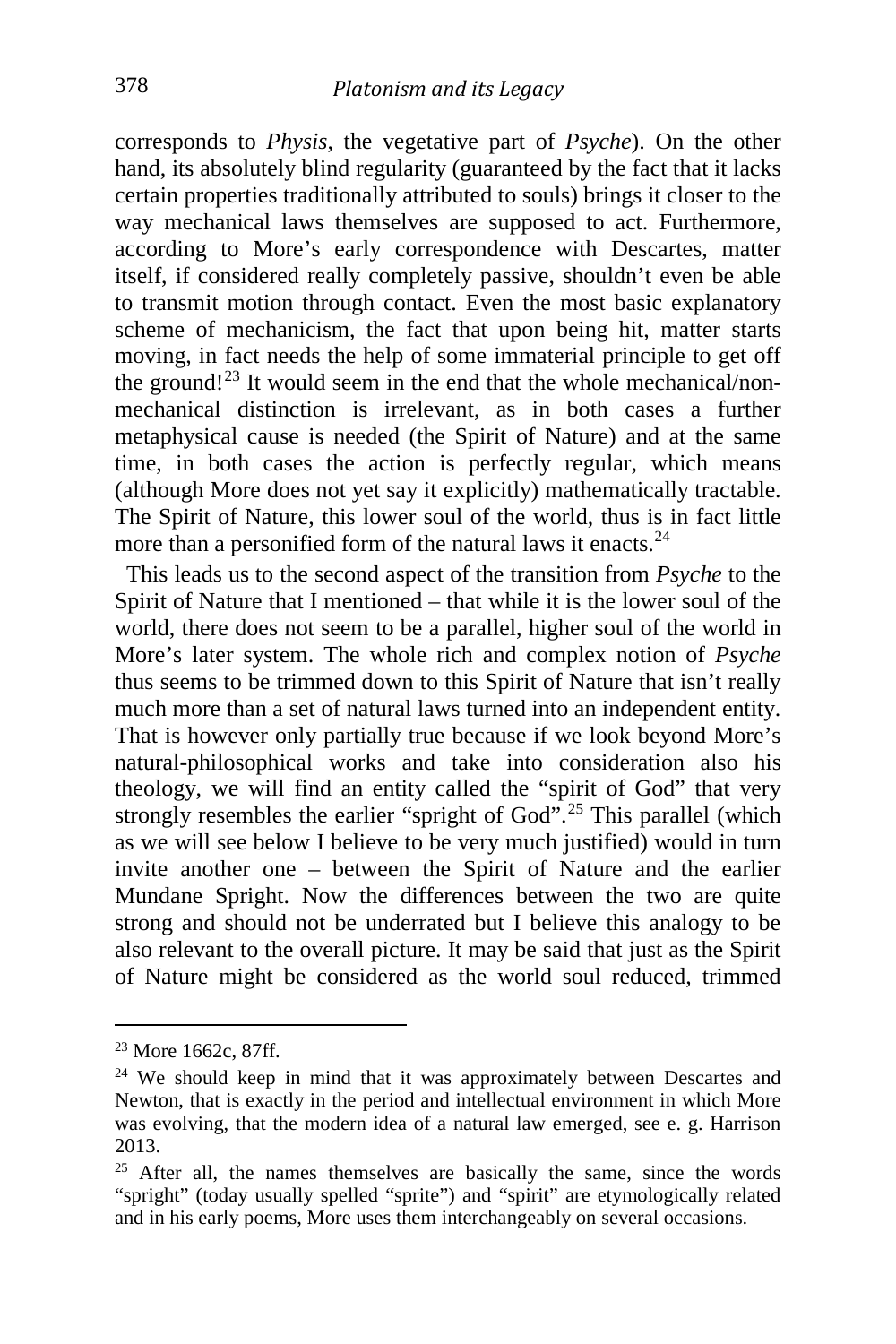down to its lowest, most basic part – that is also the part that is most primitive and closest to the body – it might also be considered as the Mundane Spright elevated to the status of a soul – but again one that is still lowest and closest to the body. We saw that the Mundane Spright acted primarily as the intermediary between body and soul which it could do thanks to its being halfway between the two, as a body so subtle that it could almost be considered a soul. However, More's later philosophy marks a turn closer to a stricter psycho-physical dualism (though plainly calling him a dualist would still be an oversimplification<sup>[26](#page-11-0)</sup>). Within it, it is the passivity or activity of a substance (together with its in/discerpibility and im/penetrability) that determine whether it is a soul or a body.<sup>[27](#page-11-1)</sup> This means that such a strongly active role as was fulfilled by the Mundane Spright needed to be attributed to a soul. That is why the Mundane Spright (of which there is no mention whatsoever anywhere in More's later philosophy) had to be turned into the Spirit of Nature. The connection between the two is most visible when More speaks of 'vital congruity' which is a sort of affinity or sympathy between a body and a soul which causes the soul to be drawn to the body and which subsequently allows it to act on the body much more easily than it would on other parts of matter. In this sense, the Spirit of Nature 'prepares' matter of the body for the soul to enter and, albeit indirectly, allows for their interaction (though the medium of an aerial body is still needed, just as in the poems). $28$ 

<span id="page-11-0"></span> $26$  As witnessed by the fact that his "dualism" has also been interpreted as a form of materialism (Henry 1986), or a vitalistic monism in line with his early philosophy (Jacob 1991). Although both these interpretations have their problems, the fact that they are possible should be kept in mind when assessing More's later "dualism".

<span id="page-11-1"></span><sup>27</sup> See e. g. More 1662a, 15f.

<span id="page-11-2"></span><sup>&</sup>lt;sup>28</sup> More 1662d, 120ff. It might be argued that making the entity that should guarantee the interaction of soul and body simply another soul (as opposed to some intermediary substance) turns the whole affair into a vicious circle, so that such a strict dualism again faces the same problem that any psycho-physical dualism seems to face – how can such radically different substances interact at all. A more nuanced discussion of this problem would take us too far off; I will however note two things. First, as I already mentioned, calling More in his later phase a straight-up dualist is an oversimplification, as he seems to allow for some intermediaries between body and soul; second, the Spirit of Nature most definitely is not 'simply another soul'. It certainly is a spiritual substance but a very special one which is demonstrated, among other things, by the fact that it does not need to be in vital congruity with a body in order to act on matter.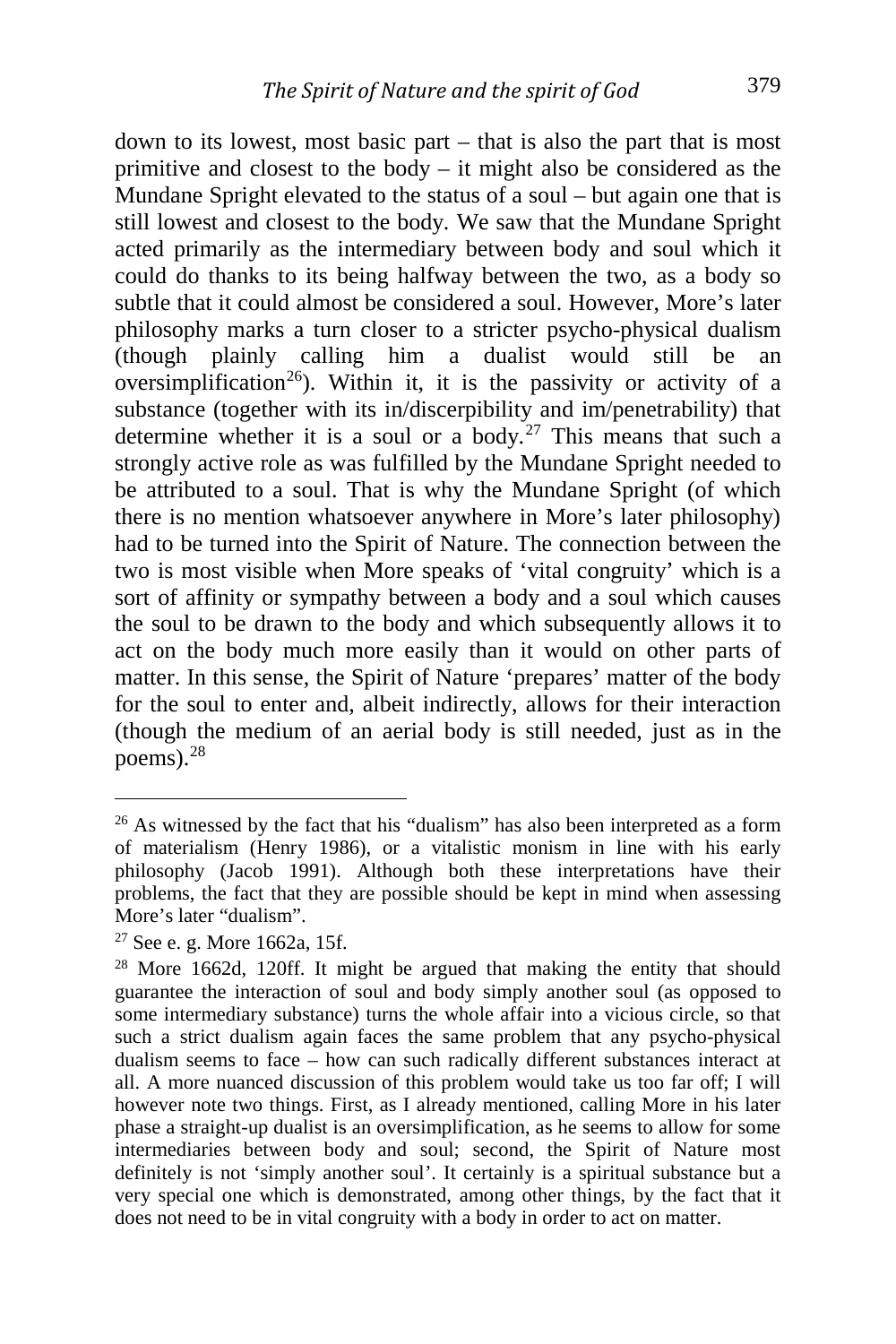#### III. The spirit of God

 The spirit of God is a subject only rarely discussed in secondary literature on More.<sup>[29](#page-12-0)</sup> The main reason for that would be that in most of More's philosophical work it does not appear to be a very important concept. Even when More speaks of it (that would be mostly in his *Enthusiasmus Triumphatus[30](#page-12-1)*), it just seems to be another term for designating the Holy Spirit or – more or less indirectly – God. It is therefore the bearer of the word of God or the aspect of God that attends to pure and holy souls, lifts them in their righteousness and sanctifies them. This impression is only confirmed if we look to More's more theologically oriented works, as for example *An Explanation of the Grand Mystery of Godliness* where, again, the spirit of God is quite explicitly identified as the Holy Spirit.<sup>[31](#page-12-2)</sup>

 At the same time, this spirit of God is very explicitly connected to the Spirit of Nature. In a language very much reminiscent of the parallel functions of the Mundane Spright and the spright of God, More describes the Spirit of Nature and the spirit of God as two analogical principles. They are both omnipresent entities, acting everywhere in the world in accordance with God's will. At the same time, there is also a crucial difference between them, as one acts on mere matter, while the other acts on souls. Yet this is only a difference in the object each of the spirits works upon, their actions themselves, on the other hand, really are quite similar, just as they both also have to deal with the same limitations. They always try to do what is best but are met with the imperfections of the objects they work with, so that they are only able to give to each object according to its possibilities. That is the reason both why some parts of matter are better prepared to accept some kind of form rather than another, and why some souls are more easily turned to virtue and happiness than others.<sup>[32](#page-12-3)</sup>

 Seen thus as a complementary pair, the spirit of God and the Spirit of Nature really seem to be a continuation of More's earlier ideas about the Mundane Spright and the spright of God. In the case of the spirit of God, this reveals a rather new layer of More's later philosophy. While it is usually seen as a natural philosophy that, although critical of Descartes, still proceeds in a rather similar fashion, being exposed

<span id="page-12-0"></span><sup>29</sup> An exception would be Fouke 1997, *passim*.

<span id="page-12-1"></span><sup>30</sup> More 1662b, 2, 15, 44 *et passim*.

<span id="page-12-2"></span><sup>31</sup> More 1660, 11.

<span id="page-12-3"></span><sup>32</sup> More 1660, 458.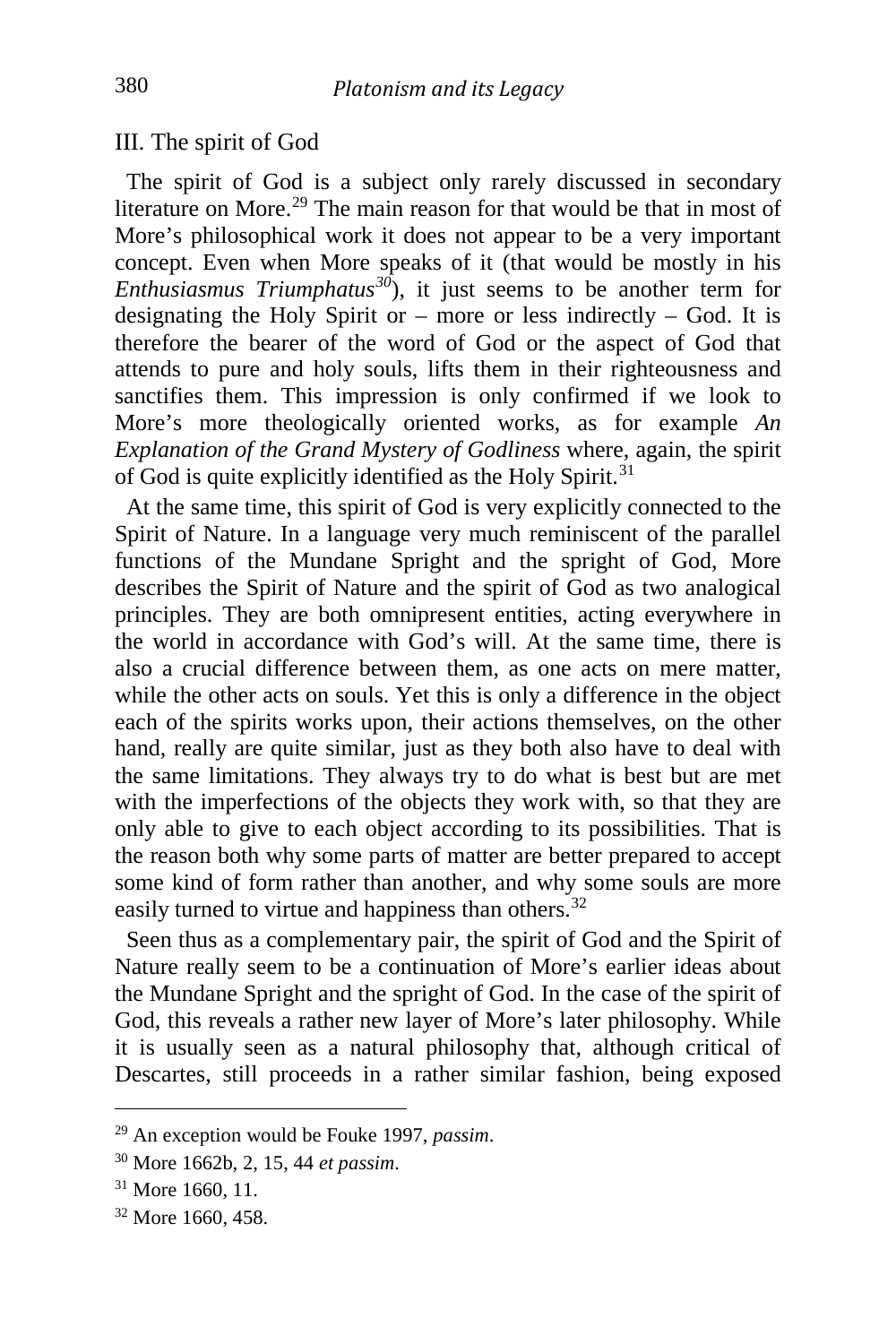rationally in terms of axioms, demonstrations, arguments and counterarguments, in the background, it still remains a Christian Neoplatonic illuminationist mysticism, sharing a surprising lot of features with the forms of religious enthusiasm that More himself has criticized.[33](#page-13-0) The path to righteousness through the spirit of God is thus not just a matter of leading a good life according to both reason and faith but is really some sort of spiritual rebirth described by More in very ecstatic terms of mystical death and self-annihilation followed by the rise of a new creature whose existence is not sustained by material principles but only by the spirit of God. $34$  This spiritual ascent may be described in somewhat different terms in More's later philosophy but its general outline remains the same. In the poems, the purified soul rises to *theosis*, a mystical union with God. The passage where he mentions the "spright of God" makes it quite clear that the soul unites itself with the Son who is the hypostasis *Æon*, the world of Ideas. When in his later work More speaks about the good form of enthusiasm and the soul's union with Jesus Christ, he may *sound* slightly more orthodox but he is in fact saying the same thing. The Christ that More speaks of does not seem to be the historical person but rather again the Son as a transcendent divine Person, the second hypostasis also described as the Eternal *Logos*, the only source of all reason (understood not in a discursive but rather a contemplative manner). While More seems to be presenting a rational philosophy opposing religious enthusiasm, the ultimate ground of his philosophy thus lies in fact in the mystical contemplation of God.[35](#page-13-2)

 Even as regards the subject of the world soul, More's later philosophy is thus shown to contain a structure very similar to that of the early poems. The Spirit of Nature and the spirit of God are spiritual principles pervading the whole universe, attending to matter on the one hand, organizing it and creating all sorts of interacting bodies, and attending to souls on the other, helping them on their way towards God. What is peculiar, however, is that this similarity of structure is

<span id="page-13-0"></span><sup>33</sup> More was very much aware of this similarity. That is why, in his *Enthusiasmus Triumphatus*, he differentiates between enthusiasm as the false conviction that one is inspired by God (a conviction that is the consequence of an imbalance of bodily fluids and a diseased imagination) and true enthusiasm in which one is really and authentically inspired and moved by God himself, see More 1662b, 2, 44.

<span id="page-13-1"></span><sup>34</sup> More 1660, 398f.

<span id="page-13-2"></span><sup>35</sup> Crocker 1990, Leech 2013, Fouke 1997.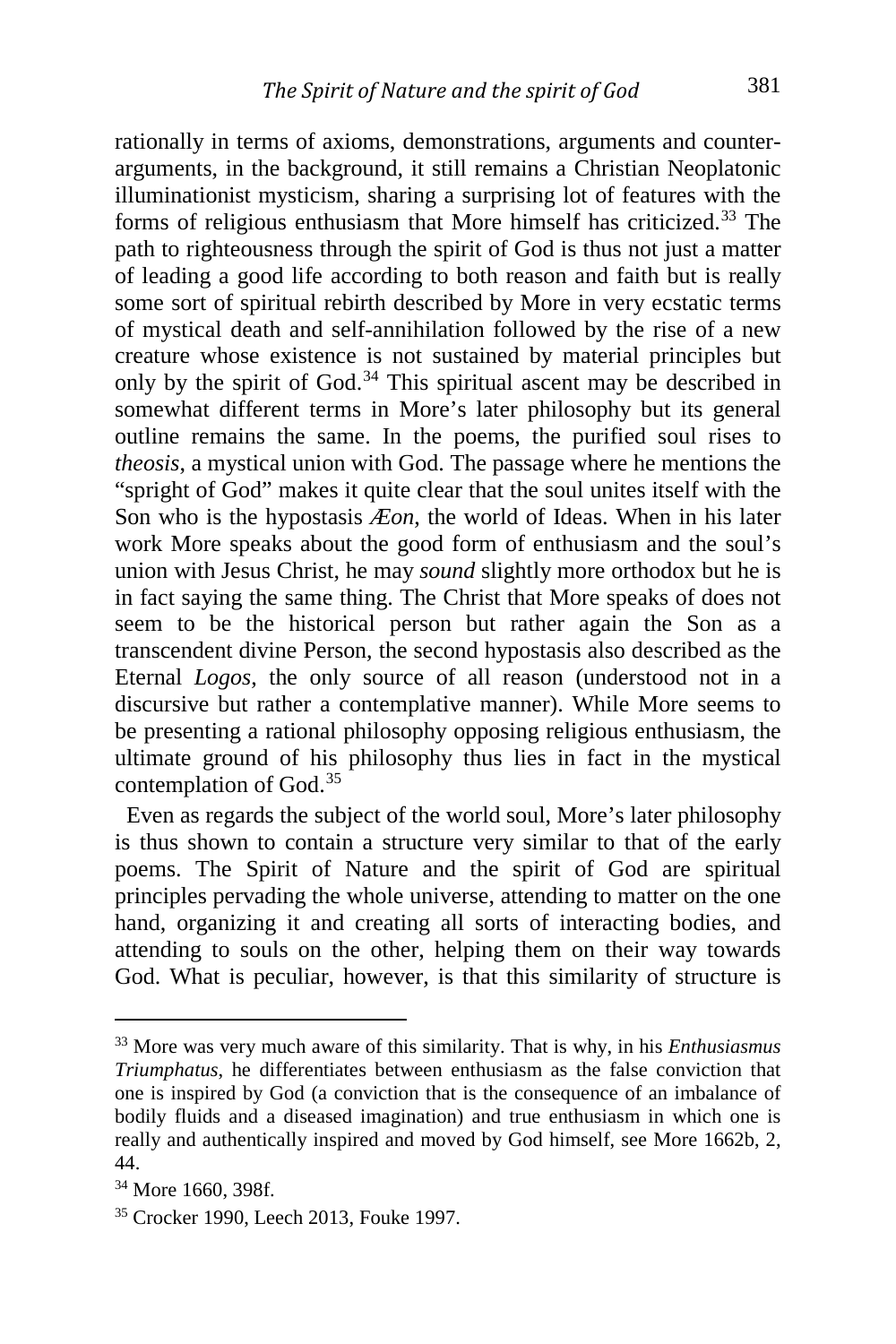not reflected in More's terminology. While the Mundane Spright and the spright of God were both "instruments" of *Psyche*, there is no such unifying principle for the Spirit of Nature and the spirit of God. Furthermore, while I have mentioned that More frequently refers to the Spirit of Nature as the "lower soul of the world", there is no analogical mention of the spirit of God as the "higher soul of the world". The reason for this seems to be that More in his later philosophy decided to draw a much clearer distinction between God and the world. As we have seen, in the early poems, *Psyche* is at the same time the world soul and the Holy Spirit, creating a bridge linking God and the world on a continuous ontological scale going from the most transcendental principle (God the Father, *Ahad*) to the furthermost reaches of metaphysical matter (*Hyle*). I have already mentioned that More rejected pantheism, yet some pantheistic undertones can very clearly be felt in his early philosophy. Later on, More would point out "actinism", the doctrine of emanation, as one of his early opinions he came to reject. If we look at the *Fundamenta philosophiæ*, a critique of the kabbalah from the 1670s, which appeared in Christian Knorr von Rosenroth's famous compendium *Kabbala denudata*, [36](#page-14-0) the main reason for the rejection of actinism seems to be the fear that it leads to a pantheistic deification of matter that in turn leads to atheism. From this point of view, More's refusal to consider the spirit of God as the "higher soul of the world" may be just another way of preventing pantheism by making a clear distinction between God and the world. While the spirit of God is the Holy Spirit, the Spirit of Nature is a special but created spirit. Insofar as its activity makes the world behave as one living creature, it can be seen as the soul of the world but given that it has no sense or animadversion, it really corresponds only to the vegetative part of the soul (*Physis*). In More's later philosophy, the world thus is not a living animal but rather a plant and there really is no other world soul than the "lower" one.

#### IV. Conclusion

 This move away from immanentism and towards a clearer distinction between God and the world thus proves to be a fruitful tool in understanding the development in More's later philosophy. It goes hand in hand with a separation within the notion of a world soul. This crucial concept of his early philosophy handles, in true Neoplatonic

<span id="page-14-0"></span><sup>36</sup> More 1677.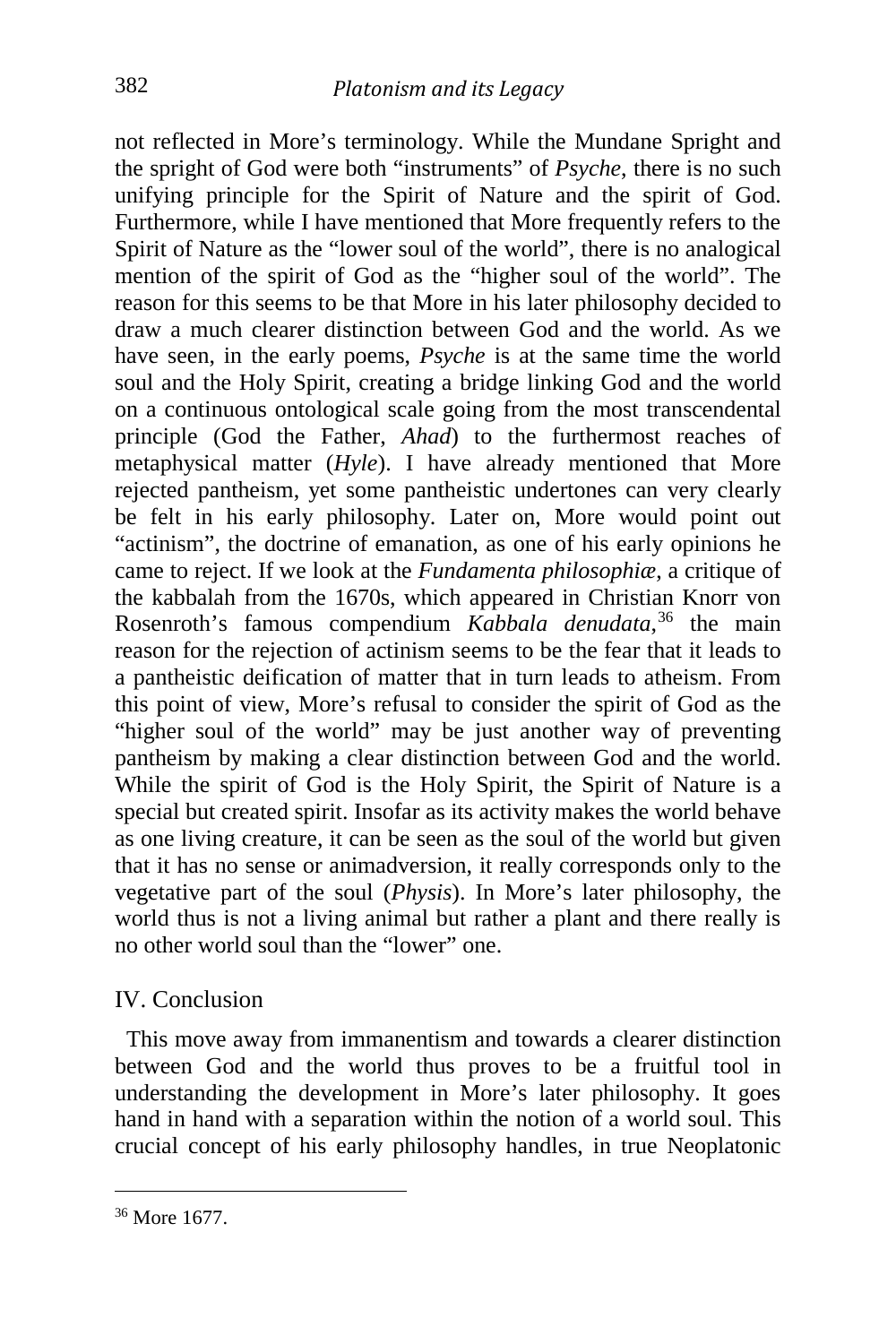fashion, almost everything going on from the ontological level of soul below. It first creates the lower level of the material world by channelling the forms from the world of ideas into lowly matter; it then attends to the comings and goings of this material world, uniting souls with their bodies and allowing them to perceive their surroundings; and it ultimately participates also in this world's return back to its higher sources by leading souls back up to the Intellect. Such a description of More's early philosophy really demonstrates the importance of *Psyche* within his system. It should however be noted in passing that even though this may remind one of traditional Neoplatonic concepts of *prohodos* and *epistrophe*, More himself does not use these terms and the creation of lower ontological levels is very much intentional and not just the indifferent consequence of an overflow of goodness and being like in Plotinus.<sup>[37](#page-15-0)</sup>

 Even in More's later philosophy, all these aspects are taken care of by a sort of world soul, the only difference being that it is divided into two entities. The spirit of God (as the Holy Spirit) obviously takes part in the creation of the material world but also, at a certain point, leaves things to the Spirit of Nature which is there to handle the regular interactions of matter as well as the preparing of various bodies so that individual souls may enter them. Material interactions, mechanical as well as non-mechanical, are then handled by the Spirit of Nature while the spirit of God simultaneously attends to souls, bringing them the word of God and trying to inspire them to virtue and eventually lifting them back up to God. The similarities of the two descriptions are obvious, yet in More's later philosophy a strict difference is maintained between the Spirit of Nature and the spirit of God. While the latter is clearly the Holy Spirit and thus a divine Person, the former is a created spirit. It is indeed the "lower soul of the world" but, although universal, it is described as if it were just another soul among all the others. Yet I believe this appearance to be somewhat misleading. Regardless of this proclaimed difference between the two, the Spirit of Nature is in fact much closer to the spirit of God than to any other created soul. It is omnipresent and hypothetically omnipotent (limited only by the limitations of the matter it works upon), it is what unites other souls with bodies through *vital congruity* but it itself acts on all matter without such *vital congruity* and therefore without really having a body. Its connection to God is further confirmed by the fact

<span id="page-15-0"></span><sup>37</sup> Although compare Leech 2013, 44.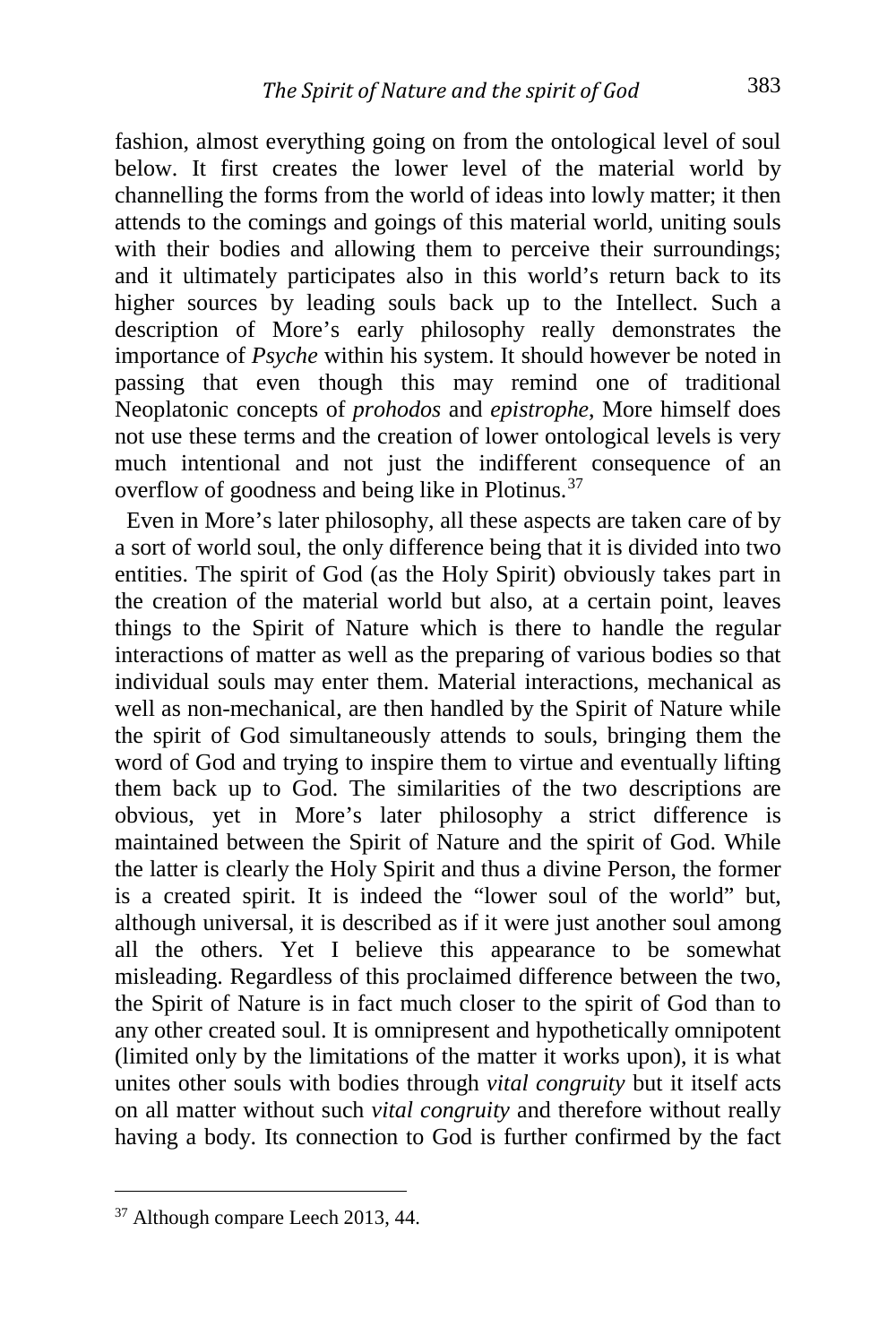that More calls it explicitly "the vicarious power of God upon this *automaton*, the World."<sup>[38](#page-16-0)</sup> From this point of view, it thus seems that the distinction that tries to separate the Spirit of Nature from God is really quite artificial, a consequence of rather external factors, like More's sudden need to steer clear of any form of immanentism. What is further interesting is that one of the main points of this separation is the insistence on the Spirit of Nature's lack of any "sense and animadversion" which is a move that simultaneously makes this living principle much more machine-like and ultimately reduces it to nothing but a personified set of natural laws. This whole back-and-forth between the Spirit of Nature and the spirit of God can thus be seen as a reflection of tensions between remnants of More's early, illuministic and mystical Neoplatonic philosophy and his later attempt to fashion a natural philosophy that would resonate with the sensibilities of the new science of the  $17<sup>th</sup>$  century.

### Bibliography

- More, Henry, 1660, *An Explanation of the Grand Mystery of Godliness; or, A True and Faithfull Representation of the Everlasting Gospel of our Lord and Saviour Jesus Christ, the Onely Begotten Son of God and Sovereign over Men and Angels*, London: printed by James Flesher.
- -------- 1662a, *An Antidote Against Atheism: or, An Appeal to the Natural Faculties of the Mind of Man, Whether There Be Not a God*, in More, H., 1662, *A Collection of Several Philosophical Writings of Dr. Henry More Fellow of Christ's Colledge in Cambridge*, London: printed by James Flesher.
- -------- 1662b, *Enthusiasmus Triumphatus; or, a Brief Discourse of the Nature, Causes, Kinds, and Cure of Enthusiasm*, in More, H., 1662, *A Collection of Several Philosophical Writings of Dr. Henry More Fellow of Christ's Colledge in Cambridge*, London: printed by James Flesher.
- -------- 1662c, *Epistolæ quatuor ad Renatum Des-Cartes: cum Responsis Clarissimi Philosophi ad duas Priores, cumque aliis aliquot Epistolis, quarum Occasiones, Argumenta, Ordinem versa pagina tibi commonstrabit*, in More, H., 1662, *A Collection of Several Philosophical Writings of Dr. Henry More Fellow of Christ's Colledge in Cambridge*, London: printed by James Flesher.

<span id="page-16-0"></span><sup>38</sup> More 1662a, 46.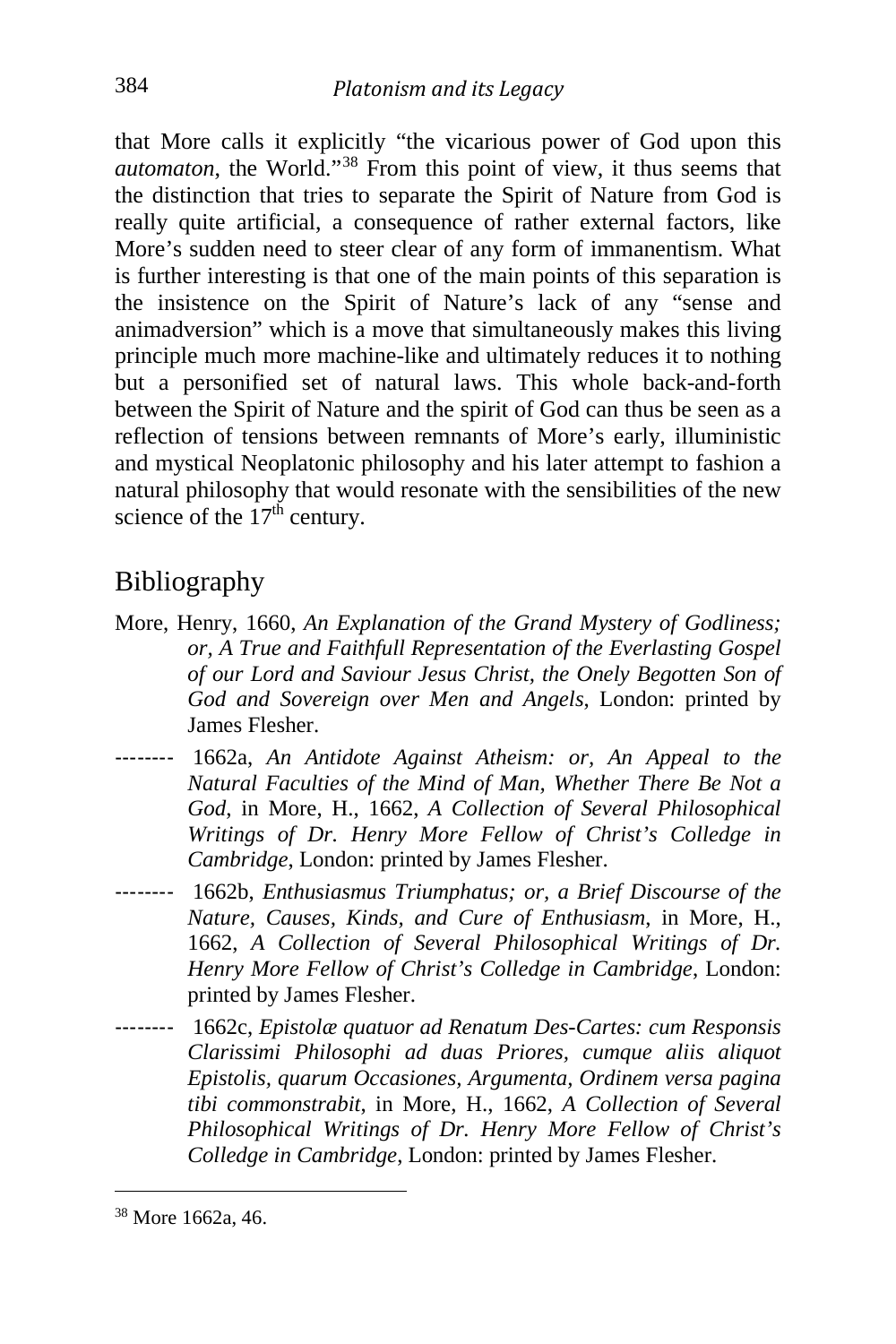- More, Henry, 1662d, *The Immortality of the Soul, So farre forth as it is demonstrable from the Knowledge of Nature and the Light of Reason*, in More, H., 1662, *A Collection of Several Philosophical Writings of Dr. Henry More Fellow of Christ's Colledge in Cambridge*, London: printed by James Flesher.
- -------- 1677, *Fundamenta philosophiæ sive cabbalæ aëto-pædomelissææ*, in Rosenroth, Ch. K. von, 1677, *Kabbala Denudata Seu Doctrina Hebræorum Transcendentalis et Metaphysica atqve Theologica*, vol. I, part 2, Sulzbach: Typis Abrahami Lichtenthaleri.
- -------- 1713, *Divine Dialogues, Containing Sundry Disquisitions & Instructions Concerning the Attributes of God and his Providence in the World*, London: printed and sold by Joseph Downing.
- -------- 1878, *The Complete Poems of Dr. Henry More (1614-1687) for the first time collected and edited. With memorial-introduction, notes and illustrations, glossarial index, and portrait, &c.*, edited by A. B. Grossart, Edinburgh: Edinburgh University Press.
- -------- 1998, *A Platonick Song of the Soul*, edited by A. Jacob, Lewisburg, PA: Bucknell University Press; London: Associated University Presses.

#### Secondary sources

- Crocker, Robert, 1990, "Mysticism and Enthusiasm in Henry More", in Hutton (ed.), *Henry More (1614-1687): Tercentenary Studies*, pp. 137-56.
- -------- 2003, *Henry More, 1614-1687. A Biography of the Cambridge Platonist*, Dordrecht: Springer.
- Fouke, Daniel C., 1997, *The Enthusiastical Concerns of Dr. Henry More. Religious Meaning and the Psychology of Delusion*, Leiden: Brill.
- Gabbey, Alan, 1990, "Henry More and the Limits of Mechanism", in Hutton (ed.), *Henry More (1614-1687): Tercentenary Studies*, pp. 19-35.
- Gaukroger, Stephen (ed.), 1991, *The Uses of Antiquity: The Classical Tradition and the Scientific Revolution*, Dordrecht: Kluwer.
- Greene, Robert A., 1962, "Henry More and Robert Boyle on the Spirit of Nature", *Journal of the History of Ideas*, 23: 451-474.
- Harrison, Peter, 2013, "Laws of Nature in Seventeenth-Century England. From Cambridge Platonism to Newtonianism", in Watkins (ed.), *The Divine Order, the Human Order, and the Order of Nature: Historical Perspectives*, pp. 127-148.